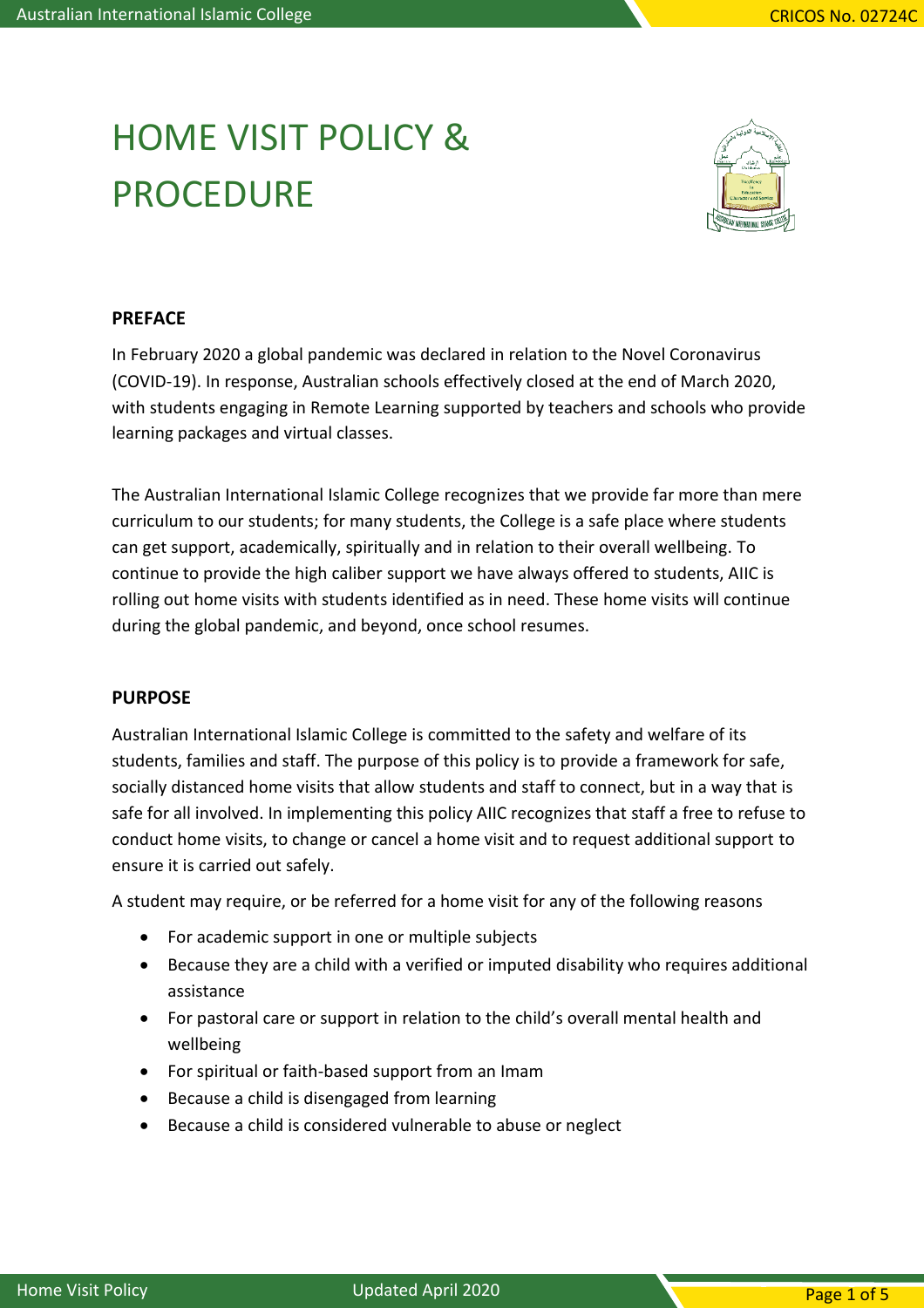## **SCOPE**

The policy applies to board members, employers, employees, volunteers, parents/guardians and students; and describes the process for referral, for approval and the safety measures undertaken during the home visit.

Approved By: College Board Contact: Principal Date Approved: April 2020 Status: Pending Approval Reviewed: Annually Next Review Date: April 2021

This policy may be updated or revised from time to time. The College will not notify you each time the Policy is changed.

#### **REFERRAL**

A staff member, a parent/carer or a member of the public can refer a student for a home visit by

- Filling in a Pastoral Care Referral Form, electronically or at the Office
- Phoning the front reception and making a verbal referral
- Emailing [admin@aiic.qld.edu.au](mailto:admin@aiic.qld.edu.au)

Further, a student may self-refer by following the same process.

A referral will be added to a shared spreadsheet for assessment by the respective Head, and once approved, a Home Visit can be booked

#### **PARENTAL CONSENT**

Once received, a referral will be reviewed, and if accepted, will proceed to the booking. The respective Head will make contact with the family and seek cooperation for the home visit. No home visit is to proceed without prior arrangement and consent from the child's guardian. If consent is not obtained, the referral is passed on to a Child Protection Officer for review and monitoring.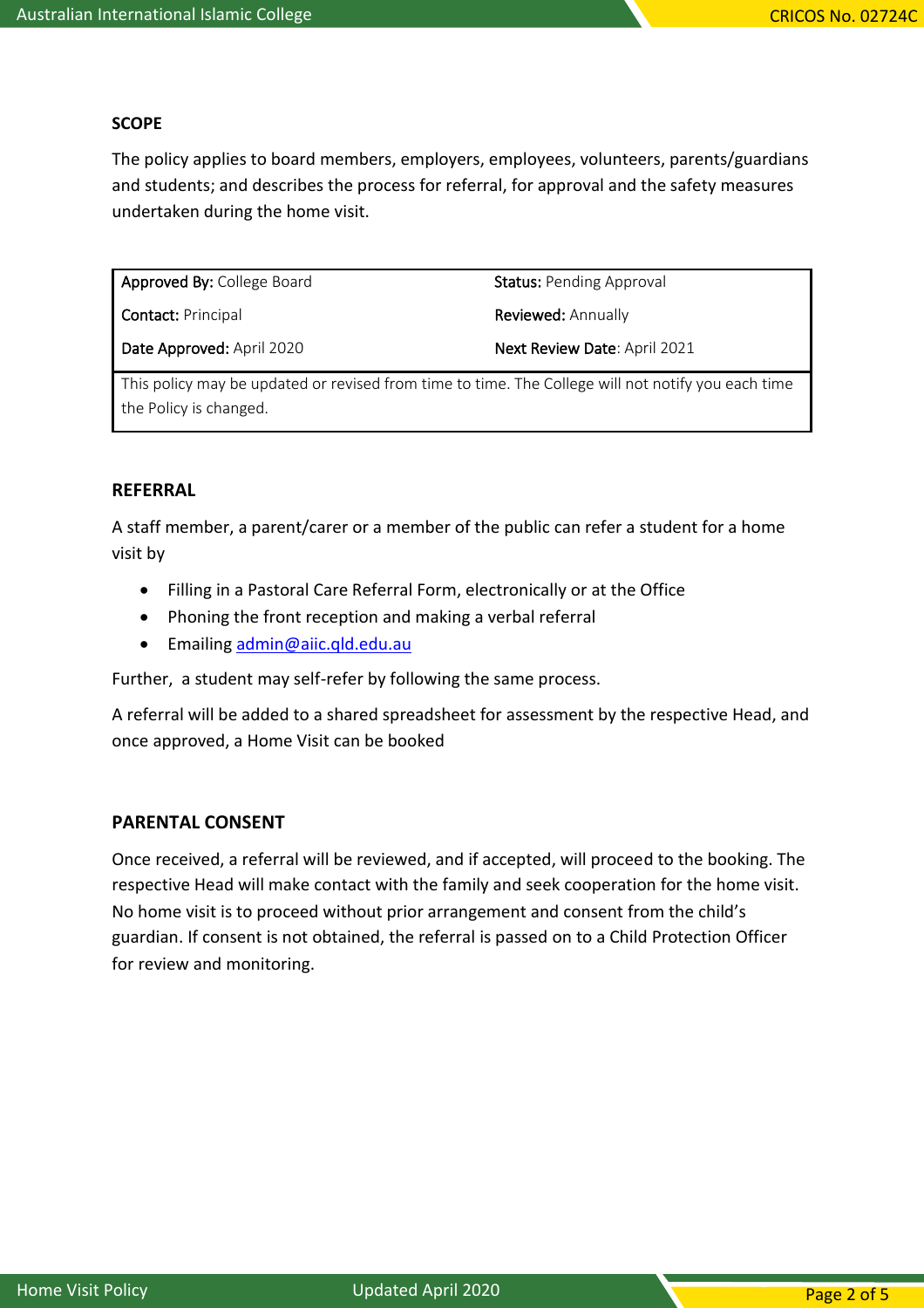## **HOME VISIT PROCEDURE**

Once parent consent is obtained staff will do the following

- Log the date, time and personnel for the Home Visit in the spreadsheet
- Enter the Home Visit into the school calendar by advising front reception
- Log the transport arrangements and make any vehicle booking with the Business Manager

Before leaving for the Home Visit staff must

- Check with Line Managers, and respective Head regarding the Home Visit
- Ensure **two staff** are in attendance for the Home Visit
- Check with the child's other teachers to ensure an efficient home visit is conducted
- Conduct a thermal screen before leaving the College
- Sign out of the grounds at Reception

Staff travelling to the home of a student may

- Use their own vehicle, at their own risk
- Use a College vehicle, provided it has been booked, approved and they are safely licenced to do so.

Whilst at the Home Visit staff are to observe the following guidelines

- Staff are not permitted to enter the dwelling of the student. This means they are not to go "inside" the premises
- Staff should introduce themselves to the parent/carer and identify themselves clearly
- Staff are to maintain a safe, social distance of at least 1.5m from the student and any other person
- Staff should use hand sanitizer and offer it to the student
- All parties should remain in a relatively open, public area, such as a front porch, front yard or similar.
- Staff should wear a provided face mask where appropriate
- Staff should avoid touching or exchanging property with the student and should sanitize any work returned by the student before returning it to school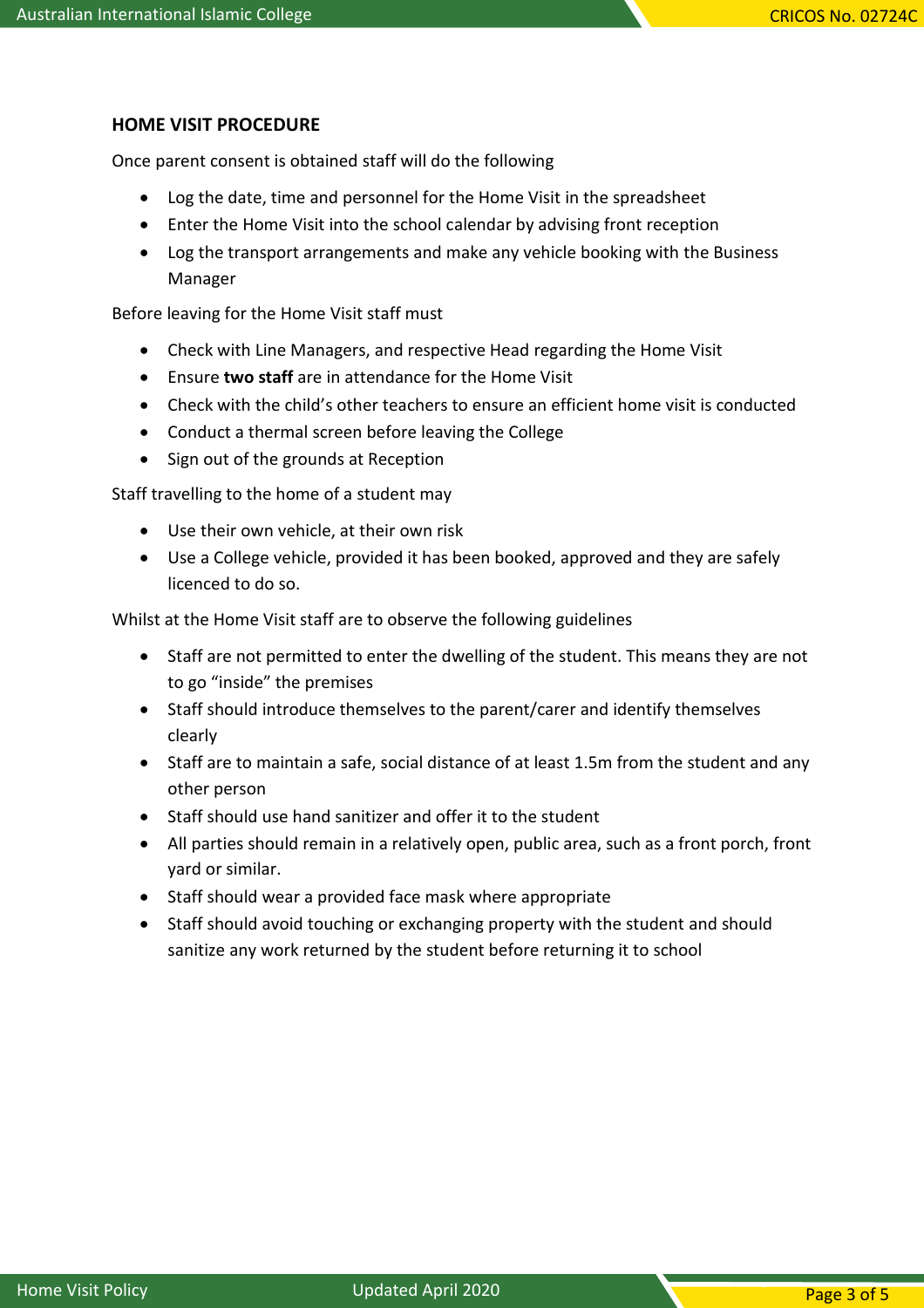## **HOME VISIT LIMITATIONS**

- Home visits are for the purpose identified only; they are not for "teaching" or for supervision
- A parent/guardian must be present at all times during the visit
- Home visits are limited to 30 min
- A Home visit cannot be conducted if a safe place and time cannot be negotiated
- Staff are not compelled to partake in Home visits.

## **COMPLETION AND FOLLOW UP**

Upon completion, staff are to return directly to campus and to document, albeit briefly, the outcome of the Home Visit. It is at this time that a decision is made regarding any follow up.